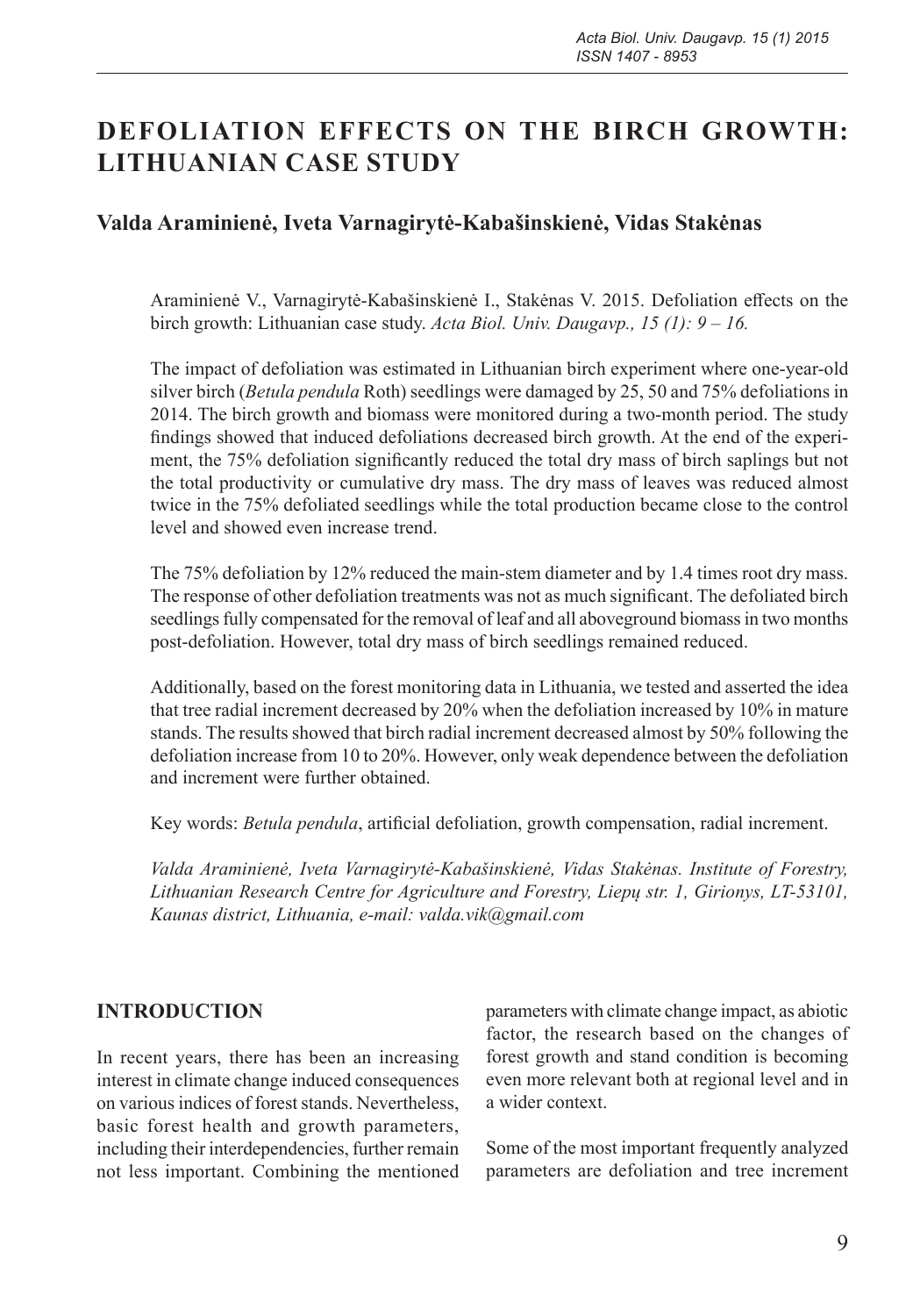(height and radial increment), changes in biomass of different above- and below-ground tree compartments and biomass allocation and, occasionally, photosynthetic parameters may also be measured.

Defoliation, caused by various environmental factors, reduces the photosynthetic area and decrease leaf area per tree. Consequently, many growth indices may change, including photosynthetic activity, height growth, biomass and growth rates (Mattson et al. 2004, Schat & Blossey 2005, Huttunen et al. 2007). The negative effect of defoliation on growth rate or final biomass is usually proportional to the removal of fresh biomass while it could be even positive (McNaughton 1983). This scenario is known as compensatory regrowth because the defoliated plants partially or fully compensate for the removal of biomass (Belsky 1986, McNaughton 1986, Oesterheld 1992, Anten & Ackerly 2001, Eissenstat & Duncan 1992, Ferraro & Oesterheld 2002).

Several studies have documented the different consequences of defoliation for relative biomass allocation (McNaughton 1986, Evans 1991, Holland et al. 1996, Anttonen et al. 2002, Zhao et al. 2008, Stevens et al. 2008). The changes in the above- and below-ground biomass allocation were recorded by Markkola et al. (2004). Shoot growth is favoured at the expense of root growth (Oesterheld 1992).

Several studies have been addressed to the presumption stating that impact of different defoliation to tree growth (increment) is statistically significant (Soderberg 1991, Juknys & Jancys 1998, Juknys 2004). The radial growth of forest trees may be influenced by many factors, including defoliation. Especially significant effect could be detected in a case of prolonged defoliation. However, the effects of severe and prolonged defoliation cannot be separated from the effects of other factors (Mott et al. 1957). The response of defoliation on tree growth depends on tree species and individual tree resistance. For example, the previous year's defoliation could have a positive influence on radial increment, very low increment may be unrelated to defoliation or it could have no clear relationship (Muzika & Liebhold 1999).

A number of authors have reported that clear decrease of tree increment starts when defoliation exceeds 20-30% (Schweingruber 1985; Braker & Gaggen 1987; Soderberg 1991) or more than 40-50% (Frantz et al. 1986, Petraš 1993). For example, Kontic & Winkler-Seifert (1987) found that decrease of tree increment in the polluted sites starts before the crown defoliation can be fixed. Similar studies conducted in Scots pine stands have shown that despite relatively week correlation between defoliation and increment, the statistically significant relations could be found (Juknys & Jancys 1998)

The dependence of radial increment on crown defoliation is expressed by a logistic curve. In 2004, Juknys divided several stages of the above-mentioned interrelations: radial increment decreases relatively slowly when defoliation increases up to 20-25%; the increase of defoliation leads to the higher increment losses; in higher than 70-80% defoliation does not result in a fast decrease of radial increment.

The main objectives of this study were (I) to investigate the effects of different artificial defoliation regimes on some growth indices of one-year old silver birch seedlings and (II) to analyse the potential changes of tree radial increment in relation to different defoliation levels in naturally growing mature silver birch stands.

### **MATERIAL AND METHODS**

*Experimental study*. An experiment of the effect of artificial defoliation on silver birch (*Betula pendula* Roth) seedling was conducted in southwestern Lithuania in the vegetation season of 2014. One-year-old silver birch seedlings of equal size and origin were planted into individual 3 litres plastic pots filled with the soil substrate just before the beginning of vegetation season (beginning of April 2014). Artificial 25, 50 and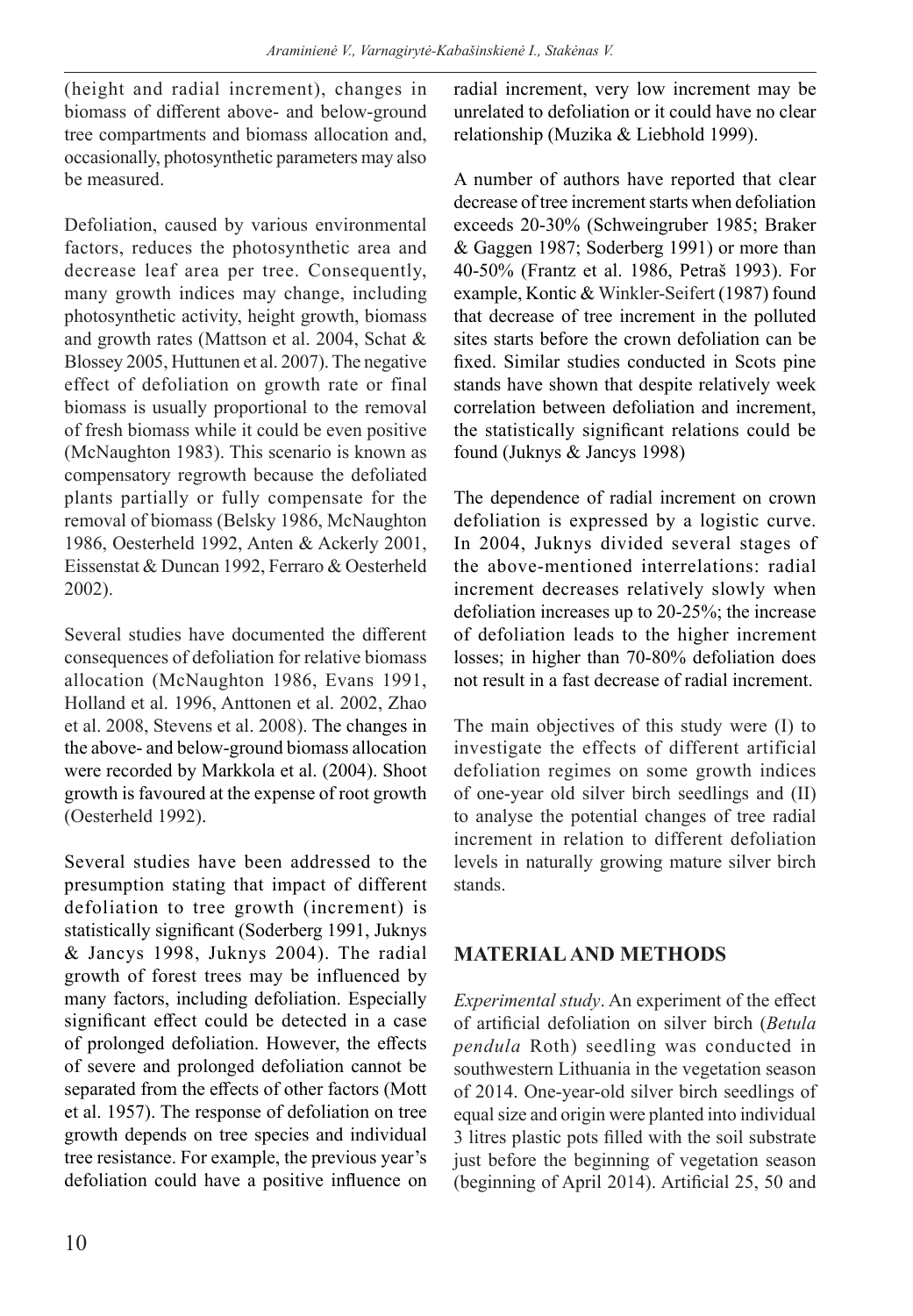75% defoliation were conducted using scissors in the middle of June. Non-defoliated control seedlings were also prepared. Each of four treatments included 20 seedlings.

The following parameters were measured: the individual height of birch seedlings one and five weeks, also 2 months post-defoliation; the diameter of air-dried main stems at a 2 cm distance above the stump base was measured for individual seedling using an electronic digital calliper; aboveground biomass was sampled 2 months post-defoliation. The leaves, living and dead shoots, branches, stems and roots were sampled separately for the determination of each compartment and total dry mass. The collected samples were oven-dried to a constant weight at 60ºC. The harvested roots were first rinsed of soil.

*Analytical study*. The study of the possible impact of defoliation on birch increment was based on the data from two permanent observation plots in Lithuania. The first plot included 37% of over 70-year-old birch trees growing in a drained oligotrophic peatland. The second plot included 78% of 50-year-old birch trees growing on temporarily overmoistured oligotrophic soils. We

analysed the correlation of different defoliation regimes with tree growth in diameter.

#### **Data and statistical analyses**

The total aboveground biomass of each tree was calculated by the summation of the mass of dried shoots, branches and leaves, in grams. The total biomass of each tree was calculated by the summation of the aboveground and belowground biomass, in grams. Leaf, aboveground and total production or cumulative dry mass were calculated by summing the dry mass at harvest plus the leaf mass removed in the defoliation events.

According the Lilliefors and Kolmogorov-Smirnov tests, we rejected the data normality hypothesis for all observed variables with a 0.05 significance level. Then, the Kruskal-Wallis analysis of variance (ANOVA) test was used to ascertain the significant differences in dry mass between the different treatments (four groups: control, 25, 50 and 75% defoliations). The means are presented with the standard error of the mean (±SE). Statistical analyses conducted using the software Statistica 7.0, and a level of significance of  $\alpha$  = 0.05 was chosen.



Fig. 1. Height increment (cm) of birch seedlings 1-5 weeks and 2 months post-defoliation. Each value was compared with the corresponding value before treatment. Values are given as the mean  $\pm$  SE ( $n=20$ ).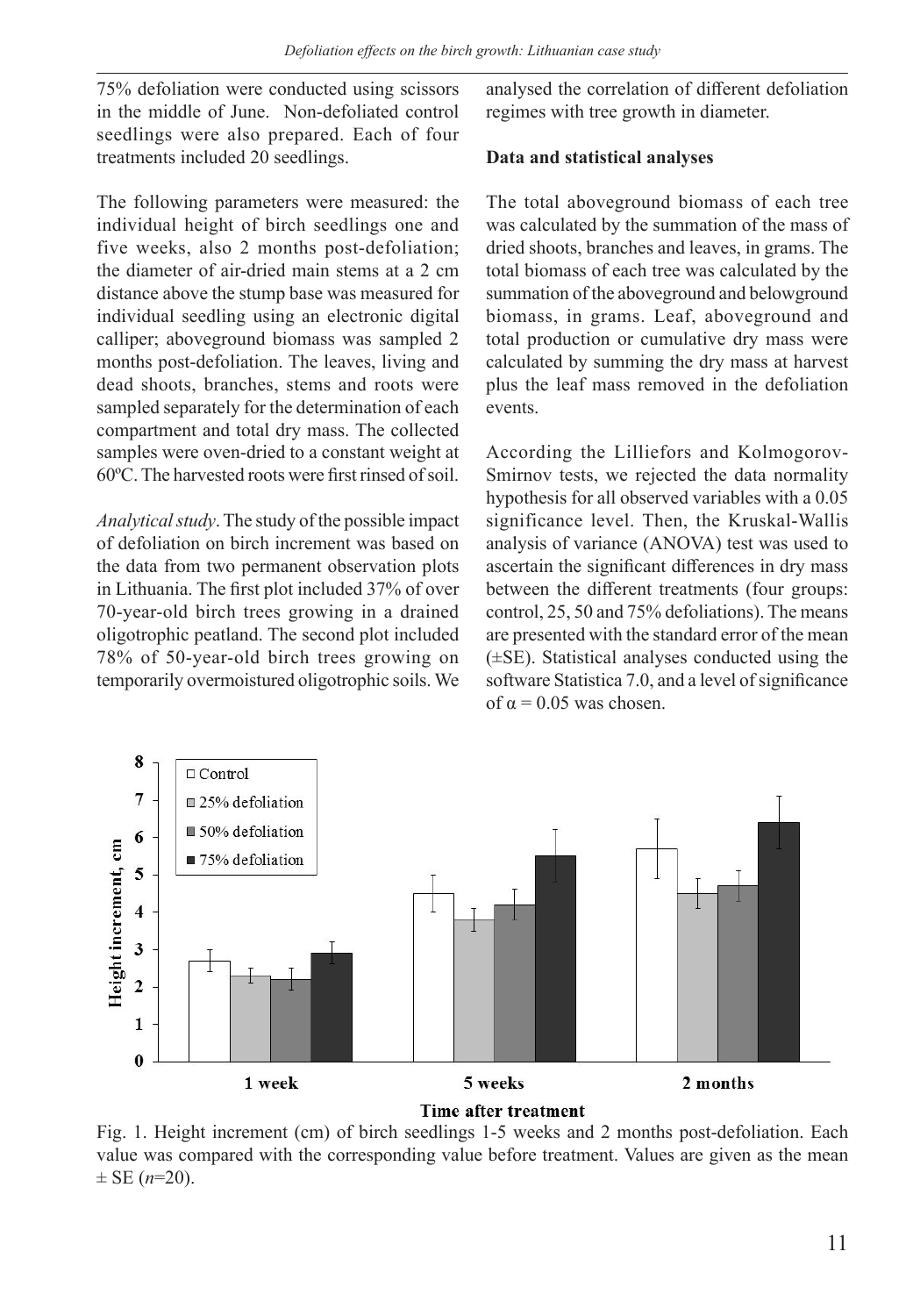### **RESULTS AND DISCUSSION**

#### **Birch growth response to artificial defoliation simulations**

The highest increment in height was determined in response to 75% defoliation. This tendency occurred just after the treatment and lasted for 2 months. The lower 25 and 50% defoliation intensities reduced the height increment compared to the control birch seedlings (Fig. 1). The lowest tested 25% defoliation about 1.0-1.3 cm decreased the mean height of birch seedlings compared with control seedlings.

Despite relatively low defoliation impact on the height growth, the impact on birch seedlings dry mass was more significant to compare with control. The dry mass of leaves, stems and roots of birch seedlings decreased in response to all tested defoliation levels. The strongest statistically significant decrease was caused by the 75% defoliation. Here, the dry mass of leaves 1.8 times and the dry mass of stems and roots 1.3-1.4 times decreased to compare with non-defoliated control two months after the defoliation event (Fig. 2A). Meanwhile, the defoliation levels of 25 and 50% had lower effect on the mentioned variables, i.e. leaf mass was by 1.4-1.5 times, stem and root masses were by



Fig. 2. Dry mass (g) of leaves, stems and roots (A) and leaf production (including leaf lost in defoliation), aboveground (leaf, stem and branches incl. leaf lost in defoliation) and total biomass (aboveground incl. leaf lost in defoliation and roots) (B) of *B. pendula* seedlings 2 months postdefoliation. Error bars show error of the mean. Statistically significant differences between treatments are indicated by different letters  $(p<0.05)$ .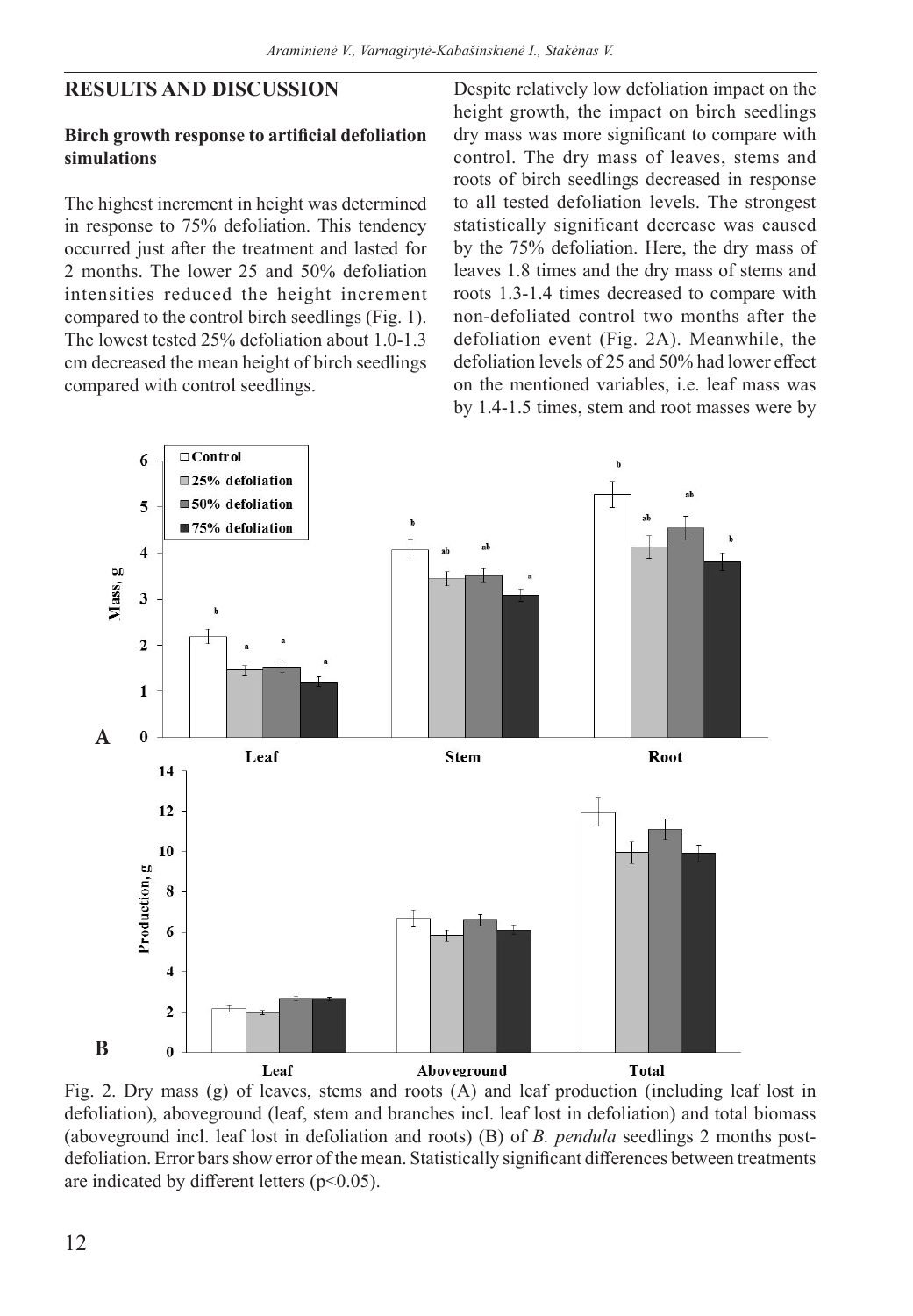1.2-1.3 times lower of defoliated seedlings to compare with control (Fig. 2A).

Describing the aboveground and total above- plus belowground dry mass variables, the highest mass reduction to compare with control remained in the 75% defoliated seedlings (data not shown). The strongest defoliation event 1.4 times reduced the aboveground and total mass of birch seedlings, while 1.2-1.3 reductions were determined after the simulations of 25 and 50% defoliations.

Similarly to the response of aboveground dry mass, root dry mass also was significantly 1.4 times reduced in the 75% defoliated seedlings. Root dry mass in other defoliation treatments did not respond significantly.

Oppositely to the leaf dry mass changes (Fig. 2A), total production of leaves was even 1.2 times higher in the 50% and 75% defoliated seedlings than in the control (Fig. 2B). At harvest, the aboveground and total dry mass of the seedlings retained level of control.

The findings demonstrate that the main growth variables of defoliated birch seedlings grown under the same nutrient conditions most often showed the compensatory response in the case of total productivity. This study confirmed the findings from the earlier studies which

fully compensate for the removal of biomass (Belsky 1986, Oesterheld & McNaughton 1988, Oesterheld 1992, Ferraro & Oesterheld 2002).

The highest significant effect of the only 75% defoliation and no significantly sound effect of other defoliation levels showed similar tendencies with the data presented by McGraw et al. (1990).

The loss of a 25, 50 and 75% of leaf mass did not inhibited the growth rate and damaged seedlings recovered similar dry masses to compare with control two months after the defoliation events. Reich et al. (1993) stated that plants defoliated by 75% only partially compensated biomass growth and recovered. In our case, the final leaf production showed fully compensation and this increase of cumulative dry mass, including leaf lost in defoliation, caused the compensation of all aboveground biomass but did not influence total dry mass of birch seedlings.

The 75% defoliation 12% reduced the main-stem diameter in 2 months after the defoliation event (Fig. 3). The 4-5% not statistically significant reductions of the main-stem diameter under the 25% and 50% defoliations were recorded.

Relatively rapid growth response of *B. pendula*  seedlings under different defoliation levels was considered as a good finding if compared to other



Fig. 3. Diameter of main-stem of *B. pendula* seedlings 2 months post-defoliation. Error bars show error of the mean. Statistically significant differences between treatments are indicated by different letters  $(p<0.05)$ .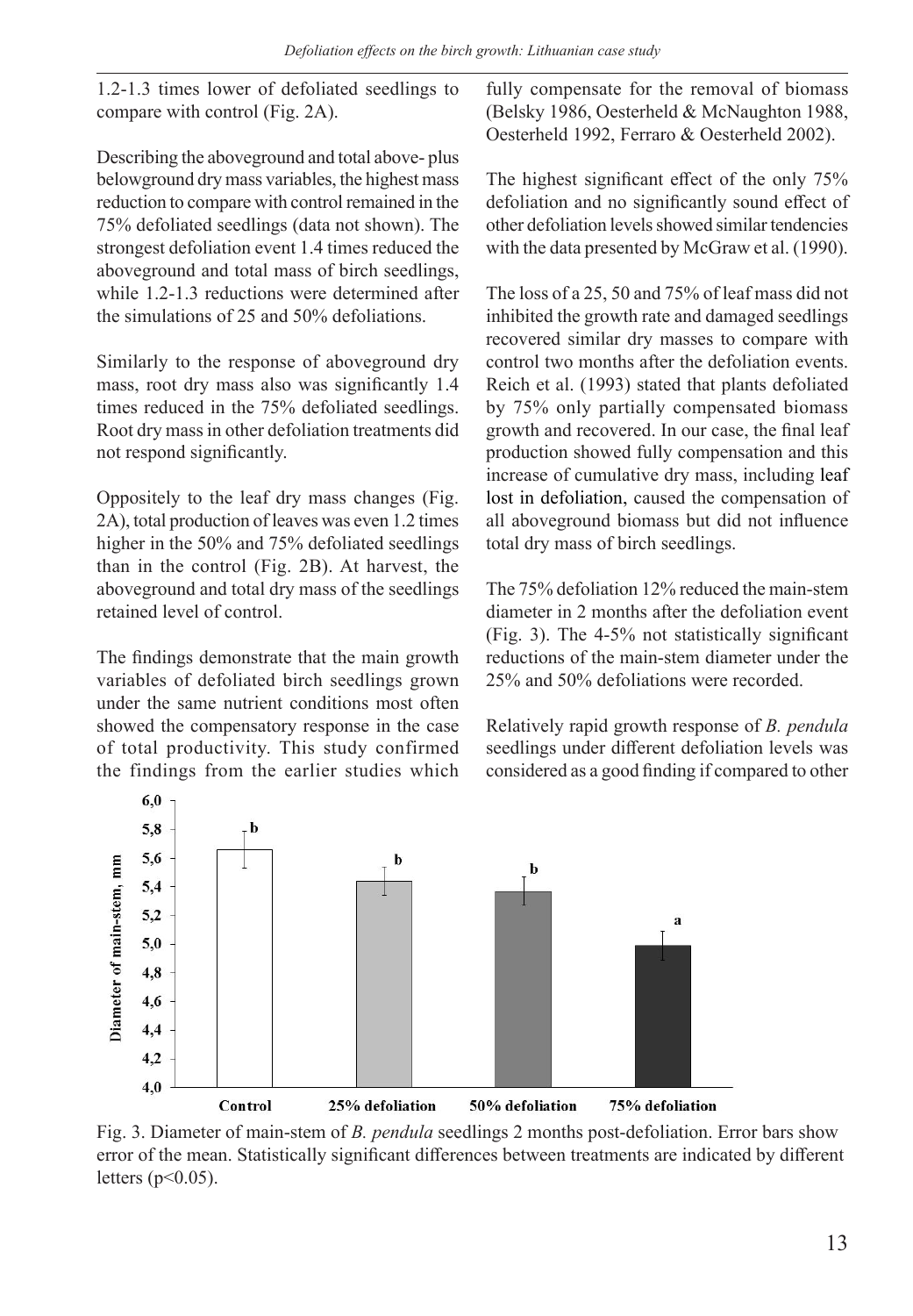studies, which concluded the obtained changes after the longer period (Hoogesteger & Karlsson 1992).

### **Birch growth response to naturally growing mature birch stands**

The pilot study of the tree radial increment in relation to different defoliation levels in naturally growing mature silver birch stands showed that three stages of changes could be distinguished: stability with maximum increment in the healthiest birch stands; declining and stability with minimum increment in the birch stands of the worst condition (Fig. 4).

This episodic scheme partly corresponds to the findings of Juknys (2004) who found that the dependence of radial increment on crown defoliation is expressed by a logistic curve. Our data showed that mostly birch radial increment decreased until defoliation increased up to 25% and, consequently, the increase of defoliation leads to the higher increment losses. The radial increment of the birch trees of 25-30% defoliation level was by 2.8-3.1 times lower than the increment of the healthiest 5-10% defoliation level birch trees. This tendency is to some extent in agreement with Kramer (1986) and Huber (1987) findings which showed that each next 10% of defoliation relates to 20% decrease of the radial increment. However, the current study found the higher decrease of the increment following the increase of defoliation: radial increment decreased almost by 50% as a consequence of the defoliation increase from 10 to 20%. Despite this, not significant impact on the changes of increment starting 25-30% defoliation was further recorded.

### **CONCLUSIONS**

No statistically significant changes in height growth of *B. pendula* seedlings were obtained at harvest, 2 months post-defoliation. The strongest 75%-defoliation by 24% and 12% reduced, respectively, the stem mass and main-stem diameter compared to the control.

The 50 and 75% defoliations did not inhibit the biomass growth of *B. pendula* seedlings and they recovered to the control level in 2 months, regardless of the defoliation intensity. The defoliated birch seedlings fully compensated for the removal of leaf biomass. The cumulative dry mass, including leaf lost in defoliation, caused the compensation of all aboveground biomass but did not influence total dry mass of birch seedlings.

The most significant response of defoliation on the radial increment was found when defoliation



Fig. 4. Relation between radial increment changes and crown defoliation in older than 50-year old birch stands.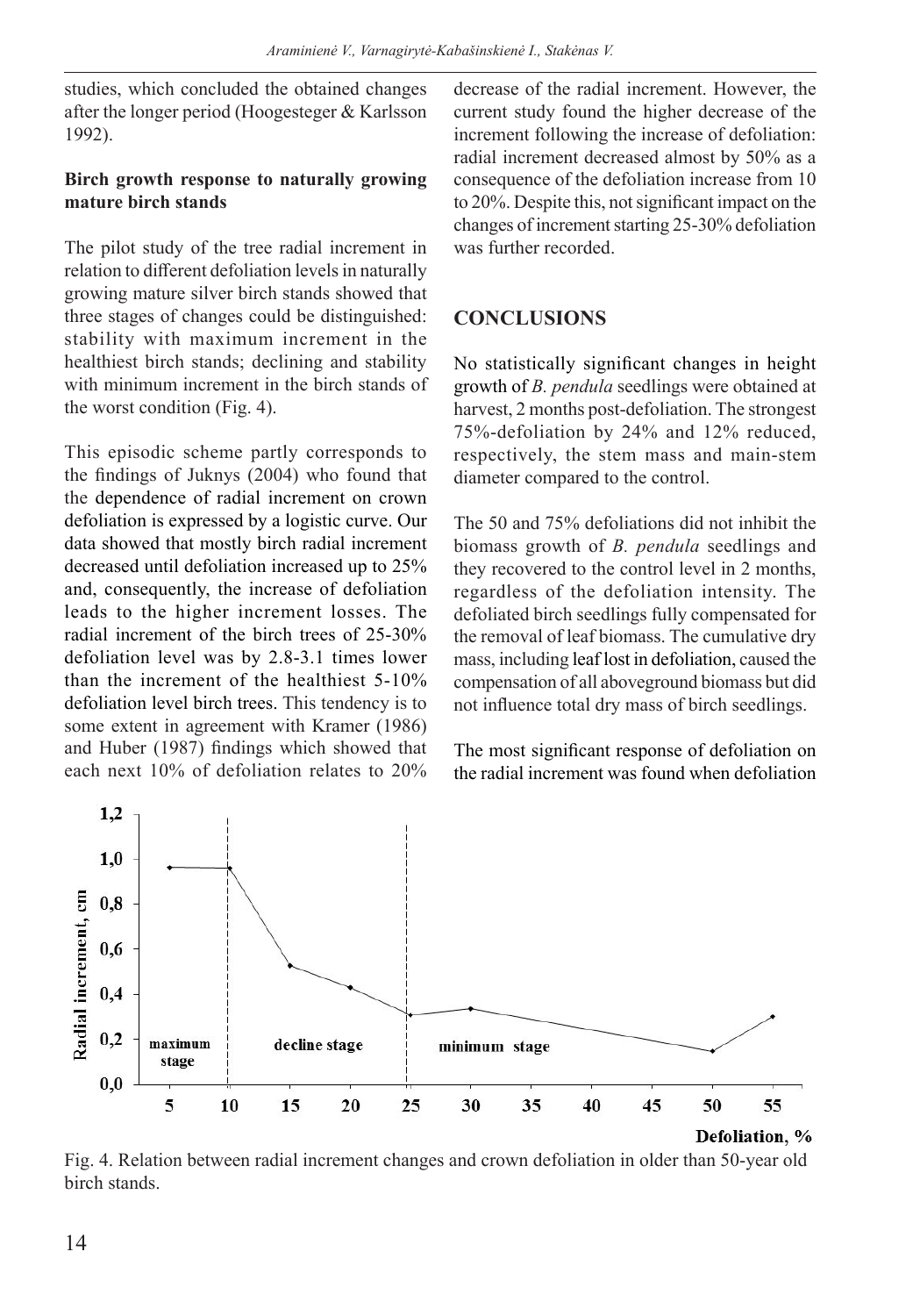increased from 10 to 25%, but further the changes were not as much evident.

# **REFERENCES**

- Anten N.P.R., Ackerly D.D. 2001. Canopylevel photosynthetic compensation after defoliation in a tropical understorey palm. *Functional Ecology*, 15: 252–262.
- Anttonen S., Piispanen R., Ovaska J., Mutikainen P., Saranpää P., Vapaavuori E. 2002. Effects of defoliation on growth, biomass allocation, and wood properties of *Betula pendula* clones grown at different nutrient levels. *Canadian Journal of Forest Research*, 32: 498–508.
- Belsky A.J. 1986. Does herbivory benefit plants? A review of the evidence. *The American Naturalist*, 127: 870–892.
- Braker O., Gaggen S. 1987. Tree ring Analysis in the Swiss Forest Decline Study. In: Kairiūkštis L., Nilsson S., Straszak A. (eds.): Forest decline and reproduction: Regional and Global Consequences. Laxenburg, Ausria. Pp. 124-129.
- Eissenstat D., Duncan L.W. 1992. Root growth and carbohydrate responses in bearing citrus trees following partial canopy removal. *Tree Physiology*, 10: 245–257.
- Evans A.S. 1991. Whole-plant responses of *Brcassica campestris* to altered sink-source relations. *American Journal of Botany*, 78: 394– 400.
- Ferraro D.O., Oesterheld M. 2002. Effect of defoliation on grass growth. A quantitative review. *Oikos*, 98: 125–133.
- Frantz F., Preuchler T., Rohle H. 1986. Vitalitatsmerkmale und Zuwachsreactionen erkankter Bergwaldbestande in Bayerischen alpenraum. *Allgemeine Forstzeitschrift,* 41 (39): 962-964.

Holland J.N., Cheng W.X., Crossley D.A. 1996. Herbivore-induced changes in plant carbon allocation: assessment of belowground C fluxes using carbon-14. *Oecologia*, 107: 87–94.

- Hoogesteger J., Karlsson P.S. 1992. Effects of defoliation on radial stem growth and photosynthesis in the mountain birch (*Betula pubescens* ssp. *tortuosa*). *Functional Ecology,* 6: 317–323.
- Huber W. 1987. Auswirkungen von Waldschaden auf den Zuwachs von Jungfichten. *Forstarchiv*, 58: 244-249.
- Huttunen L., Niemelä P., Peltola H., Heiska S., Rousi M., Kellomäki S. 2007. Is a defoliated silver birch seedling able to overcompensate the growth under changing climate? E*nvironmental and Experimental Botany*, 60: 227–238.
- Juknys R. 2004. Tree-Ring Analysis for Environmental Monitoring and Assessment of Anthropogenic Changes. In: Wiersma G.B. (ed.): Environmental monitoring. CRC Press LLC, USA. Pp. 347-370.
- Juknys R., Jancys E. 1998. Dendrochronology for environmental impact assessment. In: Stravinskiene V., Juknys R. (eds.): Proceedings of the Internetional Conference: Dendrochronology and Environmental Trends. 17–21 June 1998, Kaunas, Lithuania. Department of Environmental Sciences Vytautas Magnus University, Kaunas. Pp. 237–249.
- Kramer H. 1986. Relation between crown parameters and volume increment of *Picea abies* stands damaged by environmental pollution. *Scandinavian Journal of Forest Research*, 1: 251-263.
- Markkola A., Kuikka K., Rautio P., Härmä E., Roitto M., Tuomi J. 2004. Defoliation increases carbon limitation in ectomycorrhizal